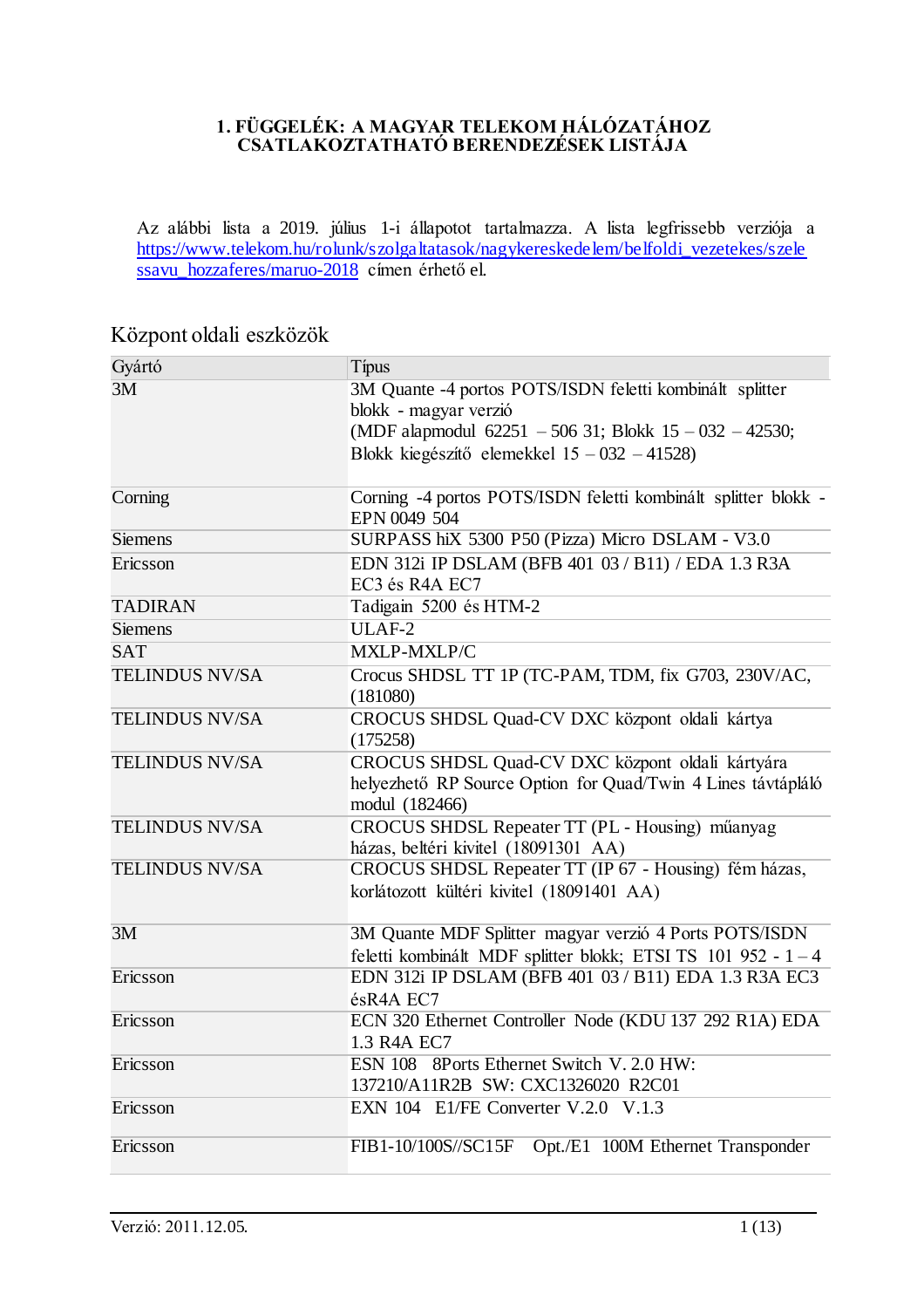| Ericsson              | EDN 312i IP DSLAM (BFB 401 03 / R1C) EDA 2.1 R1A                                                                                                                                 |
|-----------------------|----------------------------------------------------------------------------------------------------------------------------------------------------------------------------------|
| Ericsson              | ECN 320 Ethernet Controller Node (KDU 137 292 R1A) EDA<br>2.1 R <sub>1</sub> A                                                                                                   |
| Ericsson              | ESN 108 8Ports Ethernet Switch (KDU 137 210/A11 R2B)<br><b>EDA 2.1 R1A</b>                                                                                                       |
| Ericsson              | EDN 312xi IP DSLAM (BFB 401 05 / B11 R1A) EDA 2.1<br>R1A                                                                                                                         |
| <b>TELINDUS NV/SA</b> | Crocus SHDSL TT (egy érpáras, TC-PAM kódolású, TDM<br>alapú; G.703 SIEMENS 1.6/5.6 csatl.)                                                                                       |
| <b>TELINDUS NV/SA</b> | <b>CROCUS SHDSL TWIN-CV 2P</b>                                                                                                                                                   |
| <b>TELINDUS NV/SA</b> | <b>CROCUS SHDSL 2P TT</b>                                                                                                                                                        |
| <b>TELINDUS NV/SA</b> | Crocus SHDSL TT 1P (TC-PAM, TDM, fix G703, 230V/AC,<br>(181 080)                                                                                                                 |
| <b>TELINDUS NV/SA</b> | Crocus SHDSL TT 1P G703 RP (178 715)                                                                                                                                             |
| <b>TELINDUS NV/SA</b> | Crocus SHDSL TT 2P G703 RP (178 713)                                                                                                                                             |
| <b>TELINDUS NV/S</b>  | 1421 SHDSL Router (177446)                                                                                                                                                       |
| <b>ALCATEL</b>        | ALCATEL Litespan - 1540 MLS HB Line Card Shelf (MLS-<br>HB Main) 3EC 40010 ADAB 02 MLS High Band shelves<br>NEHC +SDAD, 80 Mb 3EC 40088 CBAB 04 Narrowband<br>Controller for SDH |
| <b>ALCATEL</b>        | ALCATEL Litespan - 1540 MLS HB<br>NEHP-J (SD, MLS HB) 3EC 40529 ABAA 01 Plug for NEHC                                                                                            |
| <b>ALCATEL</b>        | ALCATEL Litespan - 1540 MLS HB<br>SYNTH-1N / Compact ADM-1 3AL 79090 BAAD 01 SDH<br><b>Transport Card</b>                                                                        |
| <b>ALCATEL</b>        | ALCATEL Litespan - 1540 MLS HB<br>Flash Eprom for (SYNTH-1) 1AB151770002 -                                                                                                       |
| <b>ALCATEL</b>        | ALCATEL Litespan - 1540 MLS HB<br>Optical Module for STM-1 3AL 78815 AAAD 01 -                                                                                                   |
| <b>ALCATEL</b>        | ALCATEL Litespan - 1540 MLS HB<br>POWP-A 3EC 40084 AFAB 01 Plug for Battery Power Supply                                                                                         |
| <b>ALCATEL</b>        | ALCATEL Litespan - 1540 MLS HB<br>Plug AUXP-A 3EC 40225 CBAA 02 -                                                                                                                |
| <b>ALCATEL</b>        | ALCATEL Litespan - 1540 MLS HB<br>Plug OSDPA 3EC 40173 ABAA 03 -                                                                                                                 |
| <b>ALCATEL</b>        | ALCATEL Litespan - 1540 MLS HB<br>Plug TARP-B 3EC 41249 AAAA 01 TARC Plug                                                                                                        |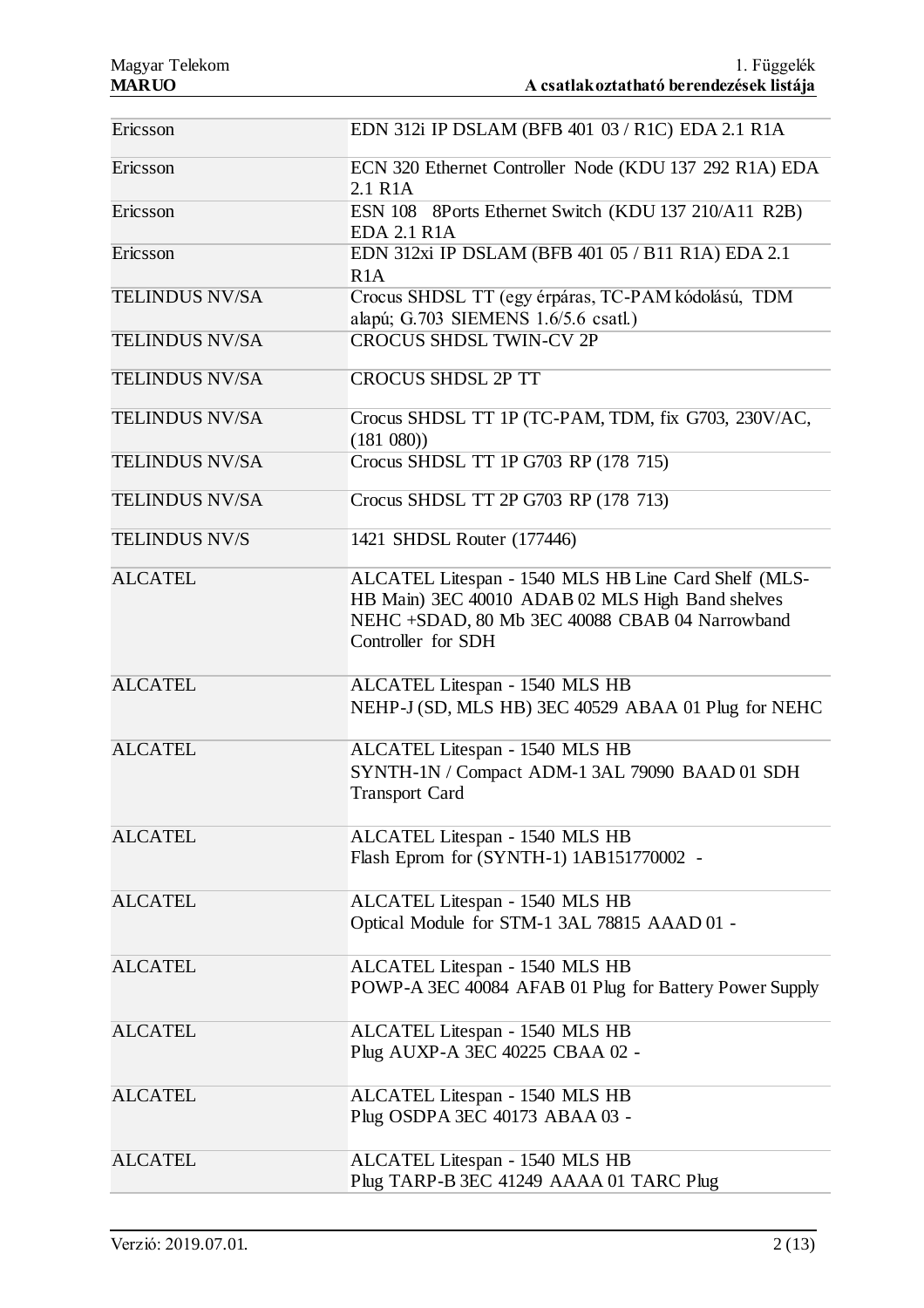| <b>ALCATEL</b> | ALCATEL Litespan - 1540 MLS HB<br>TARC-B 3EC 40122 ABAA 01 Test, Alarm, Inventory, Card                                          |
|----------------|----------------------------------------------------------------------------------------------------------------------------------|
| <b>ALCATEL</b> | ALCATEL Litespan - 1540 MLS HB<br>ATLC-C 3EC 42053 ABAA 05 30 POTS Line Card                                                     |
| <b>ALCATEL</b> | ALCATEL Litespan - 1540 MLS HB<br>Plug LFSPA 3EC 40015 ABAA 01 Line Filtering Single Plug                                        |
| <b>ALCATEL</b> | ALCATEL Litespan - 1540 MLS HB<br>Plug DURPB (Equipped vith DURC) 3EC 41250 ACAA 01<br><b>DURC</b> Plug                          |
| <b>ALCATEL</b> | ALCATEL Litespan - 1540 MLS HB<br>DURC-C 3DY 00032 ABAA 005 Dual Ring Generator Card                                             |
| <b>ALCATEL</b> | ALCATEL Litespan - 1540 MLS HB<br>Plug PRCPA-AC (Equipped vith PRCC) 3EC 40142 AAAA 02<br>PRCC Plug                              |
| <b>ALCATEL</b> | ALCATEL Litespan - 1540 MLS HB<br>PRCC-A card 3EC 40013 AAAB 06 ISDN PRA Line Card                                               |
| <b>ALCATEL</b> | ALCATEL Litespan - 1540 MLS HB<br>BALC-B 3EC 40052 BEAA 07 16 ISDN BRA Subscriber<br>Lines.                                      |
| <b>ALCATEL</b> | ALCATEL Litespan - 1540 MLS HB<br>TACC-A card 3EC 40034 AAAB 05 Test Access Control Card                                         |
| <b>ALCATEL</b> | ALCATEL Litespan - 1540 MLS HB<br>Fan kit 3EC 41500 ADAA 02                                                                      |
| <b>ALCATEL</b> | ALCATEL Litespan - 1540 MLS HB<br>NEHP-PRCC cable --                                                                             |
| <b>ALCATEL</b> | ALCATEL Litespan - 1540 MLS HB<br>AICC-A (ADSL controller card) 3EC 40136 AAAB 06<br>Broadband Controller Card 4x2Mb/s G.703 IMA |
| <b>ALCATEL</b> | ALCATEL Litespan - 1540 MLS HB<br>LTAC-B 3EC 40137 BAAA 04 ADSL ISDN Card, 4 Portos                                              |
| <b>ALCATEL</b> | ALCATEL Litespan - 1540 MLS HB<br>NACC-B 3EC 40138 BAAA 03 ADSL ISDN Splitter Card, 8<br>Portos                                  |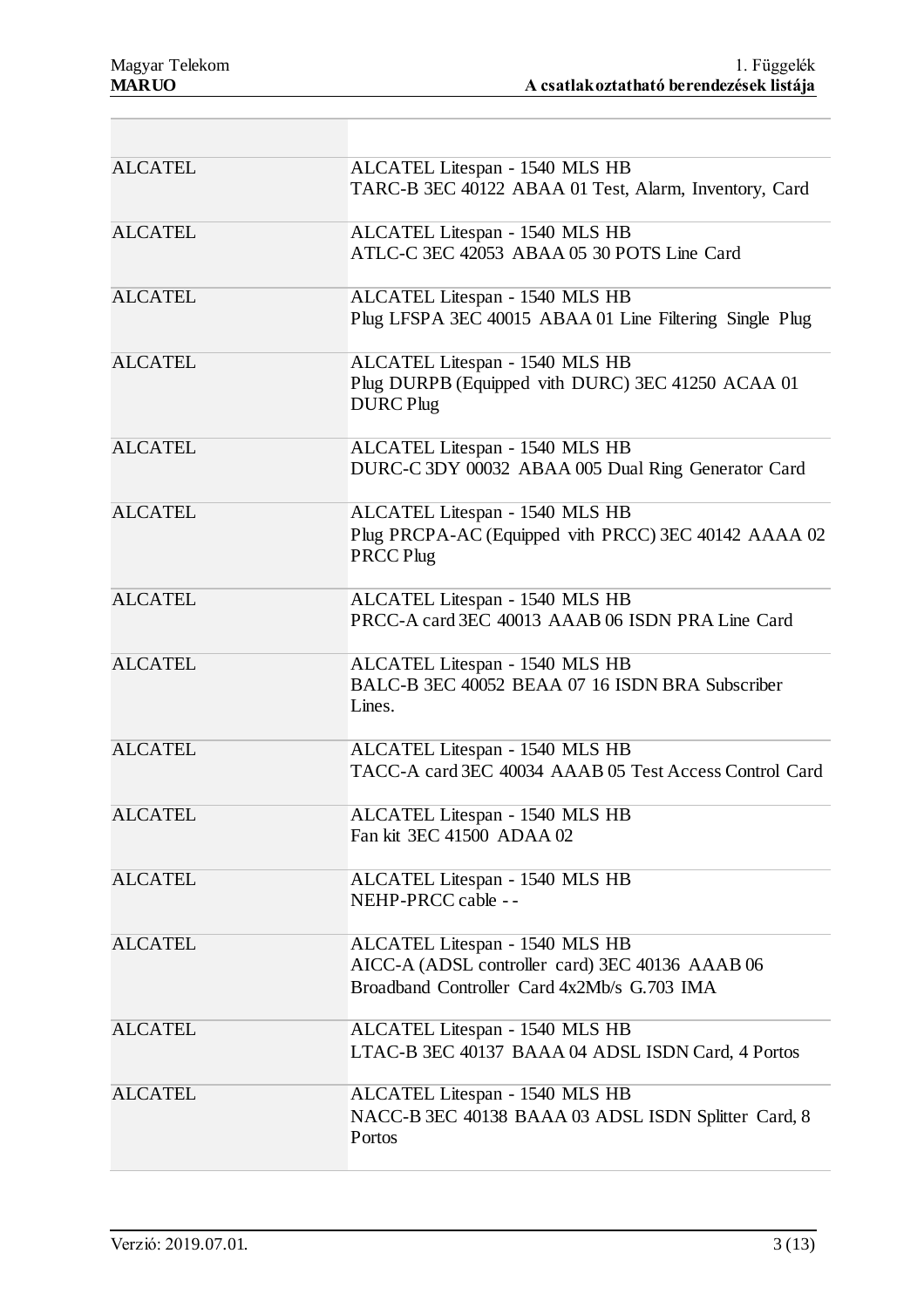| <b>ALCATEL</b> | ALCATEL Litespan - 1540 MLS HB<br>TSPP-B 3EC 40140 BAAA 01 Triple BB-NB Combiner Plug                                                                                                      |
|----------------|--------------------------------------------------------------------------------------------------------------------------------------------------------------------------------------------|
| <b>ALCATEL</b> | ALCATEL Litespan - 1540 MLS HB<br>DSPP-B 3EC 40569 ABAB 03 Double BB-NB Combiner Plug<br>12 lines                                                                                          |
| <b>ALCATEL</b> | ALCATEL Litespan - 1540 MLS HB<br>NEHP-A/PRCP-A for IMA --                                                                                                                                 |
| <b>ALCATEL</b> | ALCATEL Litespan - 1540 MLS HB<br>MPS 270 Sub-rack - Tápellátó keret                                                                                                                       |
| <b>ALCATEL</b> | ALCATEL Litespan - 1540 MLS HB<br>SM 270 Power Supply Module - Tápegység modul                                                                                                             |
| <b>ALCATEL</b> | ALCATEL Litespan - 1540 MLS HB<br>230 ACV/48 DCV 5A                                                                                                                                        |
| <b>ALCATEL</b> | ALCATEL Litespan - 1540 MLS HB<br>ACM1D Alarm and Control Module for Power Systems -<br>Felügyeleti és vezérlő modul a tápellátó rendszerhez                                               |
| Hatteras       | HN 4000 - I típusjelű SHDSL (IEEE 802.3 ah) berendezés,<br>(Firmware: release 12.1.5; version: 1.12.8.) és a<br>100/1000 Base-Tx/2 Uplink modul (elektronikus interfésszel)                |
| Hatteras       | HN 4000 - I típusjelű SHDSL (IEEE 802.3 ah) berendezésben<br>(Firmware: release 12.1.5; version: 1.12.8.)<br>a Link Aggregation funkció is.                                                |
| Hatteras       | HN 408 U - 2E - I típusjelű SHDSL (IEEE 802.3 ah)<br>berendezés, amely központ- és előfizető oldali berendezésként<br>is konfigurálható<br>(Firmware: release 12.1.5; version: 1.12.8.)    |
| Hatteras       | HN 404 U - 2E - I típusjelű SHDSL (IEEE 802.3 ah)<br>berendezés, amely központ- és előfizető<br>oldali<br>berendezésként is konfigurálható<br>(Firmware: release 12.1.5; version: 1.12.8.) |
| Ericsson       | EDA 2.1 EDN312xi típusú<br>IP DSLAM új 1_CXC_132_8113_R2A01 szoftver verzióval                                                                                                             |
| Hatteras       | HN 4000 - GbX HS Uplink Modul (Azonosító: 920041-2000-<br>01)                                                                                                                              |
| Hatteras       | HN 4000 - I típusjelű SHDSL (IEEE 802.3 ah) berendezés,<br>(Firmware: release 12.1.5; version: 1.12.8.)                                                                                    |
| Hatteras       | HN 408 U - 2E - I típusjelű SHDSL (IEEE 802.3 ah)<br>berendezés, amely központ- és előfizető oldali berendezésként<br>is konfigurálható<br>(Firmware: release 12.1.5; version: 1.12.8.)    |
| Hatteras       | HN 408 U - $2E - I - T$ típusjelű SHDSL (IEEE 802.3 ah)<br>berendezés, amely központ oldali berendezésként<br>konfigurálható (Firmware: release 12.1.5; version: 1.12.8.)                  |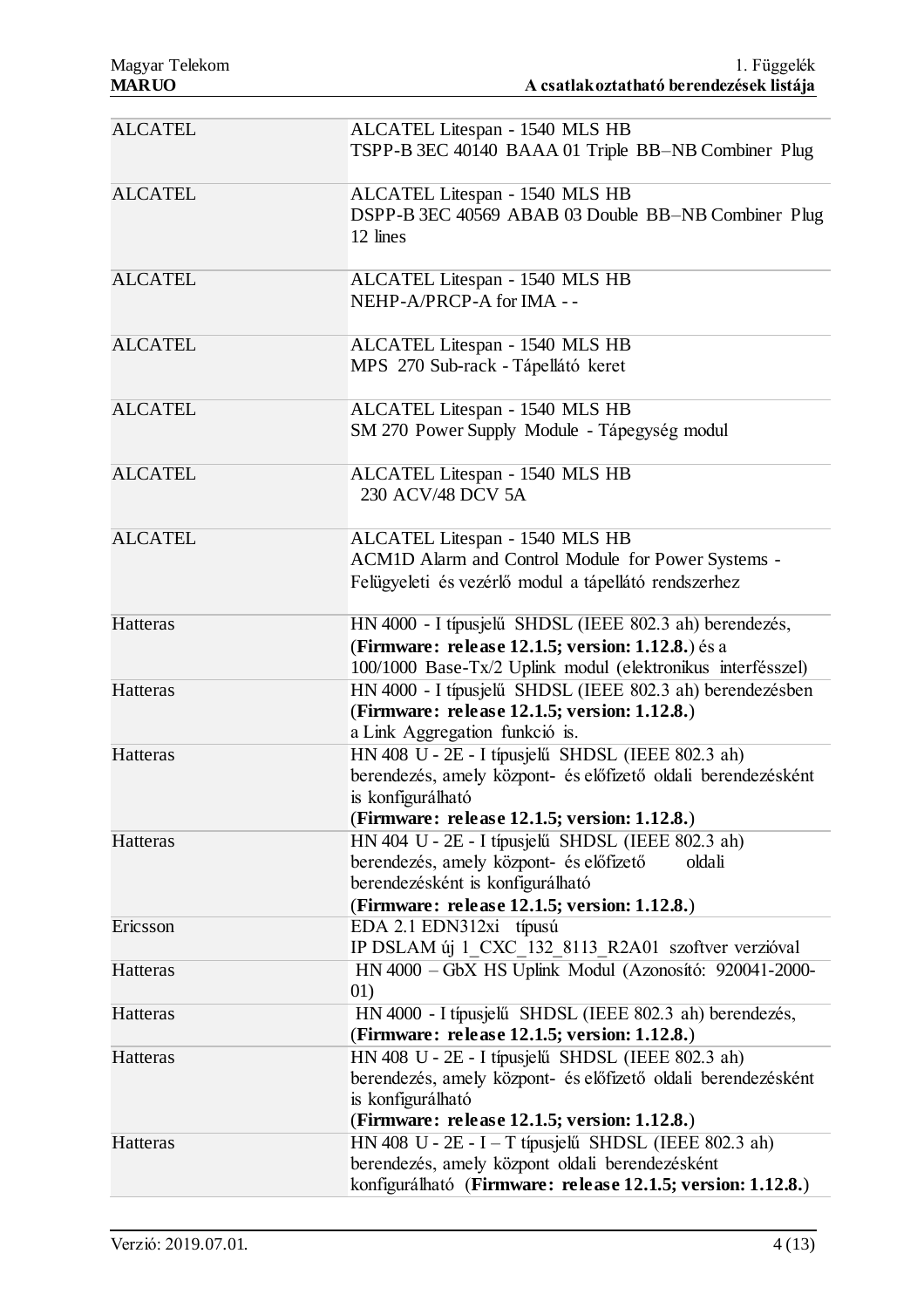| Hatteras |                                                                                                                                 |                                                             |                |                  |  |
|----------|---------------------------------------------------------------------------------------------------------------------------------|-------------------------------------------------------------|----------------|------------------|--|
|          | HN 404 U - 2E - I típusjelű SHDSL (IEEE 802.3 ah) berendezés,<br>amely központ- és előfizető oldali berendezésként<br><b>1S</b> |                                                             |                |                  |  |
|          | konfigurálható                                                                                                                  |                                                             |                |                  |  |
|          |                                                                                                                                 | (Firmware: release 12.1.5; version: 1.12.8.)                |                |                  |  |
| Hatteras |                                                                                                                                 | HN 404 U - $2E - I - T$ típusjelű SHDSL (IEEE 802.3 ah)     |                |                  |  |
|          |                                                                                                                                 | berendezés, amely központ oldali berendezésként             |                |                  |  |
|          |                                                                                                                                 | konfigurálható (Firmware: release 12.1.5; version: 1.12.8.) |                |                  |  |
| Ericsson | <b>ECN320 ENC</b>                                                                                                               |                                                             |                |                  |  |
|          |                                                                                                                                 |                                                             |                |                  |  |
|          |                                                                                                                                 | APPL SW: CXC 132 7380 R5B01                                 |                |                  |  |
|          |                                                                                                                                 | Boot SW: CXC 132 7380 R5B01                                 |                |                  |  |
|          |                                                                                                                                 | Release EDA2.2MA1EC1                                        |                |                  |  |
| Ericsson | ECN320 Switch                                                                                                                   |                                                             |                |                  |  |
|          |                                                                                                                                 | Appl. Sw: CXC 132 7440 V2.0.8.31                            |                |                  |  |
|          |                                                                                                                                 | Boot sw: CXC 132 7441 V2.0.0.5                              |                |                  |  |
|          |                                                                                                                                 | Release: EDA2.2MA1EC1                                       |                |                  |  |
| Ericsson | ESN108(g) R5A/B                                                                                                                 |                                                             |                |                  |  |
|          |                                                                                                                                 | Appl. Sw: CXC 132 6020 R4E01                                |                |                  |  |
|          |                                                                                                                                 | Boot sw: CXC 132 6021 R2A03                                 |                |                  |  |
|          |                                                                                                                                 | Release: EDA2.2MA1EC1                                       |                |                  |  |
| Ericsson | EDN312i                                                                                                                         |                                                             |                |                  |  |
|          |                                                                                                                                 | Appl. Sw: CXC 132 4220 R11A08                               |                |                  |  |
|          |                                                                                                                                 | Boot sw: CXC 132 4522 R4B02                                 |                |                  |  |
|          | Release: EDA2.1R1A                                                                                                              |                                                             |                |                  |  |
| Ericsson | EDN312xi                                                                                                                        |                                                             |                |                  |  |
|          | Appl. Sw: CXC 132 8112 R2A08                                                                                                    |                                                             |                |                  |  |
|          |                                                                                                                                 | Boot sw: CXC 132 8113 R2A01                                 |                |                  |  |
|          | Release: EDA2.1R1A                                                                                                              |                                                             |                |                  |  |
| Ericsson | EDA EDN 312x típusjelű Splitter nélküli IP DSLAM                                                                                |                                                             |                |                  |  |
|          | (Rendelési azonosító: BFB40105/E, R1)<br>(Szoftver/Firmware verzió: CXC 132 8113 R2A01; CXC 132                                 |                                                             |                |                  |  |
|          |                                                                                                                                 |                                                             |                |                  |  |
|          | 8112 R2A08)                                                                                                                     |                                                             |                |                  |  |
| Ericsson |                                                                                                                                 | ECN 320, ECN 330, EDN 312i, EDN 312xi, EDN 312x, ESN        |                |                  |  |
|          | 108, ESN 410 és                                                                                                                 |                                                             |                |                  |  |
|          |                                                                                                                                 | EXN 104 berendezésekhez alkalmazható                        |                |                  |  |
|          |                                                                                                                                 | EDA2.2 MA2 EC4 szoftver verzió                              |                |                  |  |
|          | Eszköz                                                                                                                          |                                                             |                | Release          |  |
|          | típus                                                                                                                           | Appl. Sw                                                    | Boot sw        |                  |  |
|          | <b>ECN320</b>                                                                                                                   | CXC 132 7380                                                | <b>CXC 132</b> | EDA2.2MA         |  |
|          | <b>ENC</b>                                                                                                                      | <b>R7E02</b>                                                | 7380 R7E02     | 2EC4             |  |
|          |                                                                                                                                 |                                                             | <b>CXC 132</b> | EDA2.2MA         |  |
|          | <b>ECN320</b>                                                                                                                   | CXC 132 7440                                                | 7441           | 2EC4             |  |
|          | Switch                                                                                                                          | V2.0.8.34                                                   | V2.0.0.4       |                  |  |
|          | <b>ECN330</b>                                                                                                                   | CXC 132 7380                                                | <b>CXC 132</b> | EDA2.2MA         |  |
|          | <b>ENC</b>                                                                                                                      | <b>R7E02</b>                                                | 7380 R7E02     | 2EC4             |  |
|          | <b>ECN330</b>                                                                                                                   | CXC 132 8902                                                | <b>CXC 132</b> | EDA2.2MA         |  |
|          | Switch                                                                                                                          | V1.40                                                       | 8903 V1.1      | 2EC4             |  |
|          |                                                                                                                                 |                                                             | <b>CXC 132</b> | EDA2.2MA         |  |
|          |                                                                                                                                 | CXC 132 9379                                                | 9380           | 2EC <sub>4</sub> |  |
|          | <b>ESN410</b>                                                                                                                   | V1.0.2.33                                                   | V2.1.0.0       |                  |  |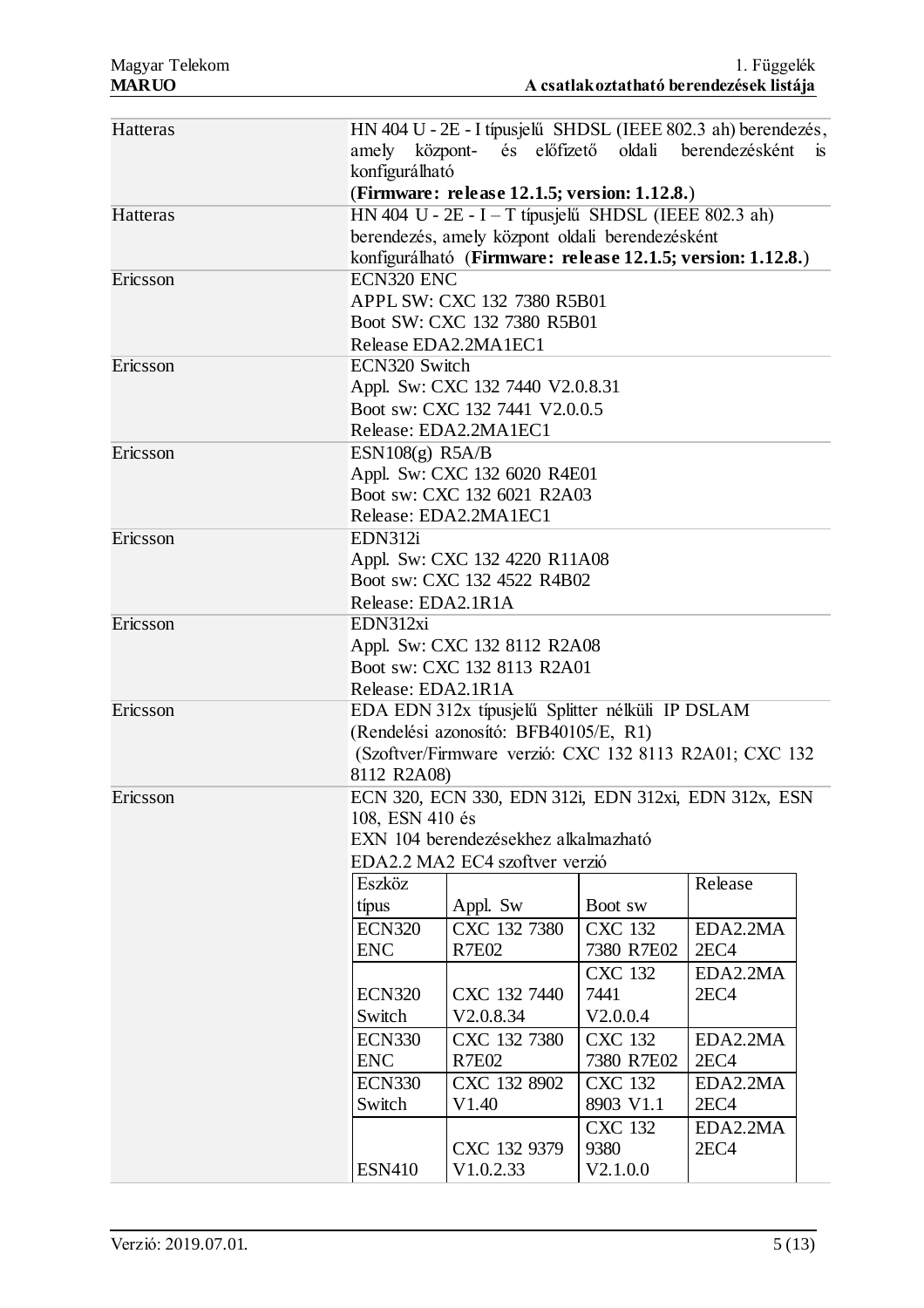|          |               | CXC 132 6020                   | <b>CXC 132</b>    | EDA2.2MA         |
|----------|---------------|--------------------------------|-------------------|------------------|
|          | <b>ESN108</b> | <b>R6A04</b>                   | 6021 R2A03        | 2EC <sub>4</sub> |
|          |               | CXC 132 4220                   | <b>CXC</b> 132    | EDA2.2MA         |
|          | EDN312i       | R <sub>13J05</sub>             | 4522 R5A01        | 2EC <sub>4</sub> |
|          |               | EDN312xi CXC 132 8112          | CXC 132           | EDA2.2MA         |
|          | /X            | R4J05                          | 8113 R2B01        | 2EC <sub>4</sub> |
|          |               | CXC 132 6064                   | <b>CXC 132</b>    | EDA2.2MA         |
|          | <b>EXN104</b> | <b>R5G03</b>                   | 6065 R3A02   2EC4 |                  |
| Ericsson |               | VDSL2 technológia berendezései |                   |                  |

| Megnevezé<br>S                 | Tipus          | Gyári<br>azonosító               | SW verzió                                                                                                                                                                                                 |
|--------------------------------|----------------|----------------------------------|-----------------------------------------------------------------------------------------------------------------------------------------------------------------------------------------------------------|
| IP DSLAM EDA 612i              |                | <b>BFB</b><br>40113/B11<br>R1B   | Boot sw:<br>CXC 172 0823 R1<br><b>B02</b><br>Application sw:<br>CXC 172 0822 R2<br>C20                                                                                                                    |
| Switch                         | <b>ESN 212</b> | <b>KDU</b><br>137 424/A11<br>R1A | Boot sw:<br>CXC 172 1908 R2<br>A06<br>Application sw:<br>CXC 172 1906 R2<br>A05                                                                                                                           |
| Power<br>Distributio<br>n Node | <b>EPN 210</b> | <b>BML</b><br>901 174/A11        |                                                                                                                                                                                                           |
| Switch                         | <b>ESN 410</b> | <b>KDU</b><br>137 357/R01        | Boot sw:<br>CXC 132 9380<br>V2.0.7.1<br>Application sw:<br>CXC 131 9379<br>V1.0.2.43                                                                                                                      |
| Manageme<br>nt                 | <b>ECN 330</b> | <b>KDU</b><br>137 365/R1E        | Switch boot sw:<br>CXC 132 8903<br>V1.1<br>Switch application<br>sw:<br>CXC 132 8902<br>V3.34<br><b>EMP</b> version:<br>CXC 132 7380/R9<br>A34<br><b>ENC</b> Application<br>sw:<br>CXC 172 1882/R9<br>A18 |
| <b>PEM</b>                     |                | Version V4.0                     | System:                                                                                                                                                                                                   |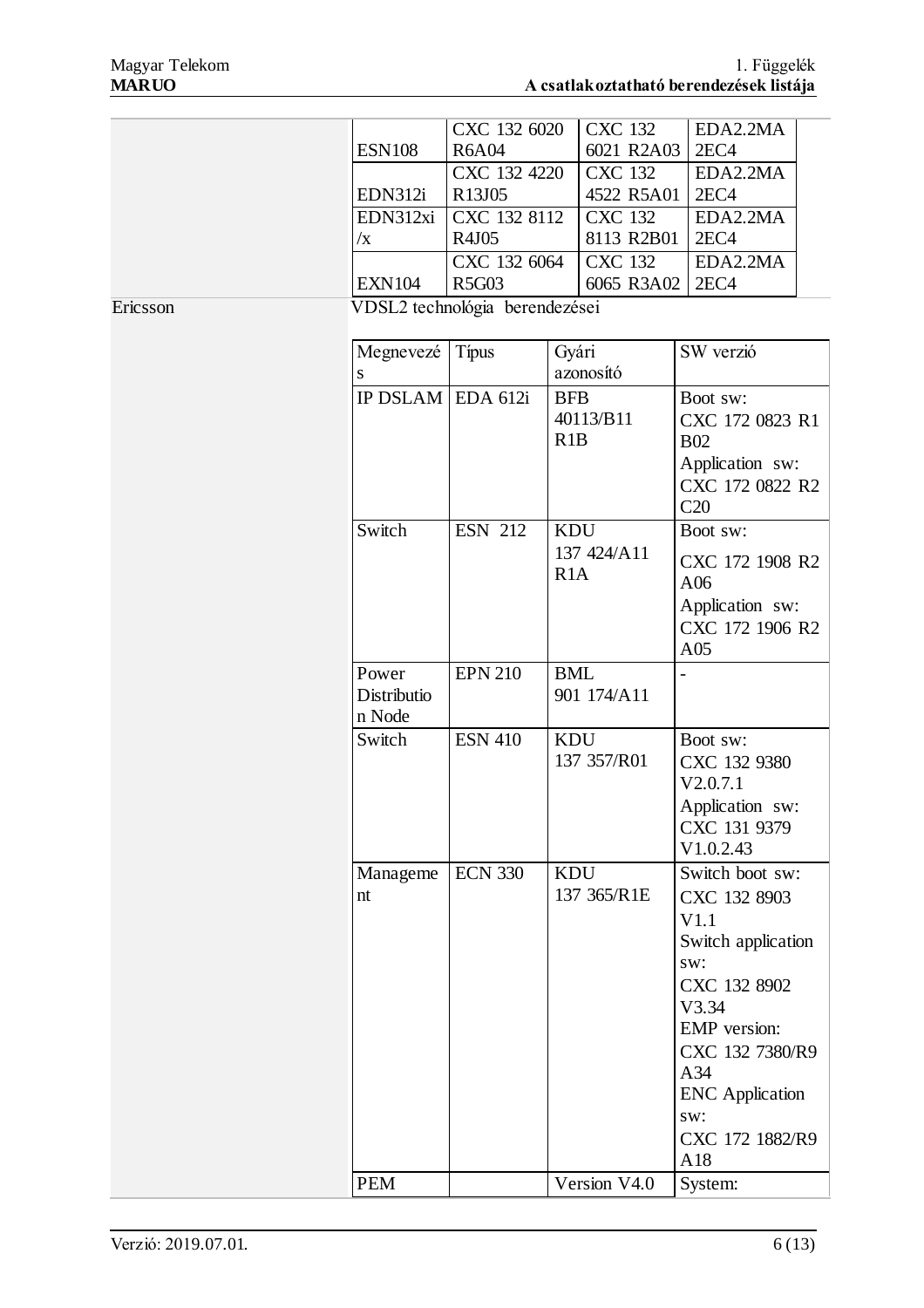| Service<br>Configurati   | <b>CXC 172</b><br>1919/R1A |
|--------------------------|----------------------------|
| <sub>on</sub><br>Manager | Build: 4.0.0.19            |

| <b>ECI</b> | Hi-FOCuS 5 típusjelű Ethernet DSLAM berendezés,<br>(SW.: ATUPC APP 1.20.53; Boot verzió: BAP 01.23) |                     |  |  |
|------------|-----------------------------------------------------------------------------------------------------|---------------------|--|--|
|            | Típus                                                                                               | Rendelési azonosító |  |  |
|            | Chassis Hi-FOCuS                                                                                    |                     |  |  |
|            | Hi-FOCuS Shelf + FAN<br>Control Card                                                                | Y33007              |  |  |
|            | <b>CFU Hi-FOCuS</b>                                                                                 | Y33008              |  |  |
|            | $Mini - Sheff M82C$                                                                                 |                     |  |  |
|            | Mini-Shelf $M82C + FAN$<br>Control Card M82C                                                        | Y33009              |  |  |
|            | CFU M82C                                                                                            | Y33010              |  |  |
|            | <b>Network Interface Cards</b>                                                                      |                     |  |  |
|            | <b>IPNI 20</b>                                                                                      | Y33011              |  |  |
|            | <b>SFP</b> Electrical                                                                               | Y33014              |  |  |
|            | SFP Optocal 15km                                                                                    | Y33013              |  |  |
|            | Line Cards                                                                                          |                     |  |  |
|            | <b>ADSL Line Card 64 Ports</b><br><b>ISDN</b>                                                       | Y33012              |  |  |
|            | <b>Spare Parts</b>                                                                                  |                     |  |  |
|            | <b>FAN Control Card</b>                                                                             | Y33015              |  |  |
|            | FAN Unit M82C                                                                                       | Y33016              |  |  |
|            | <b>Splitters</b>                                                                                    |                     |  |  |
|            | Splitter Shelf 512 Ports                                                                            | Y33017              |  |  |
|            | Splitter Shelf 960Ports                                                                             | Y33018              |  |  |
|            | Splitter Card 32 Ports                                                                              | AS211173            |  |  |
|            | Splitter Card 64 Ports                                                                              | AS212858            |  |  |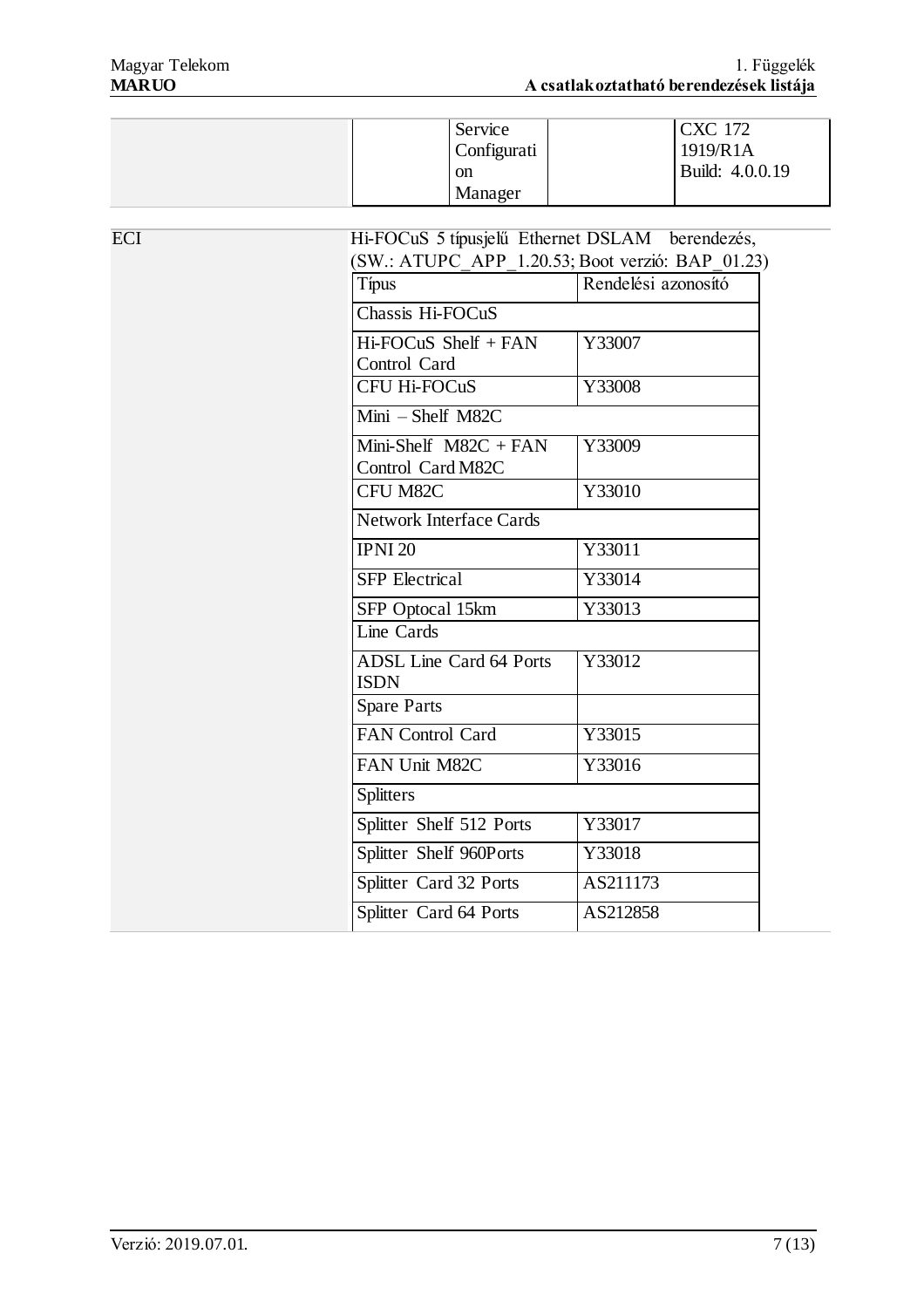| Huawei | MA5600T, MA5603T                                     |  |  |  |  |
|--------|------------------------------------------------------|--|--|--|--|
|        | SW verzió: MA5600V800R017C10 SPH202 HP2017           |  |  |  |  |
|        | Vezérlő kártya: H801SCUN VER B/Ver D, H802SCUN VER A |  |  |  |  |
|        | Voice subboard: H801CKMC VER A                       |  |  |  |  |
|        | VDSL kártyák: H80BVDPM VER D                         |  |  |  |  |
|        | H80DVCPM VER D                                       |  |  |  |  |
|        | SHDSL kártyák: H80ASHLM VER A                        |  |  |  |  |
|        | H802SHGM VER D                                       |  |  |  |  |
|        | POTS kártya: H808ASPB VER D                          |  |  |  |  |
|        | ISDN BRA kártya: H802DSRD VER B                      |  |  |  |  |
|        | ISDN PRA kártya: H802EDTB VER C                      |  |  |  |  |
|        | Uplink kártya: H801GICK VER A                        |  |  |  |  |
|        | Vectoring engine: H806VPEC_VER B, H806VPGA_VER A     |  |  |  |  |
|        |                                                      |  |  |  |  |
| Huawei | <b>MA5600T</b>                                       |  |  |  |  |
|        | SW verzió: MA5600V800R017C10 SPH202 HP2009 HP2025    |  |  |  |  |
|        | Vezérlő:                                             |  |  |  |  |
|        | H801SCUL VER B/VER C<br>$\bullet$                    |  |  |  |  |
|        | <b>H801SCUN VER B/VER D</b><br>$\bullet$             |  |  |  |  |
|        | <b>H802SCUN VER A</b><br>$\bullet$                   |  |  |  |  |
|        | GPON:                                                |  |  |  |  |
|        | H801GPBC VER A/VER B<br>$\bullet$                    |  |  |  |  |
|        | H802GPBD VER B<br>$\bullet$                          |  |  |  |  |
|        | H805GPBD VER B<br>$\bullet$                          |  |  |  |  |
|        | H807GPBH VER A<br>$\bullet$                          |  |  |  |  |
|        | H805GPFD VER A<br>$\bullet$                          |  |  |  |  |
|        | Uplink:                                              |  |  |  |  |
|        | H801X1CA VER C<br>$\bullet$                          |  |  |  |  |
|        | H801X2CA VER C                                       |  |  |  |  |
|        | H801X2CS VER C/VER D<br>$\bullet$                    |  |  |  |  |
|        |                                                      |  |  |  |  |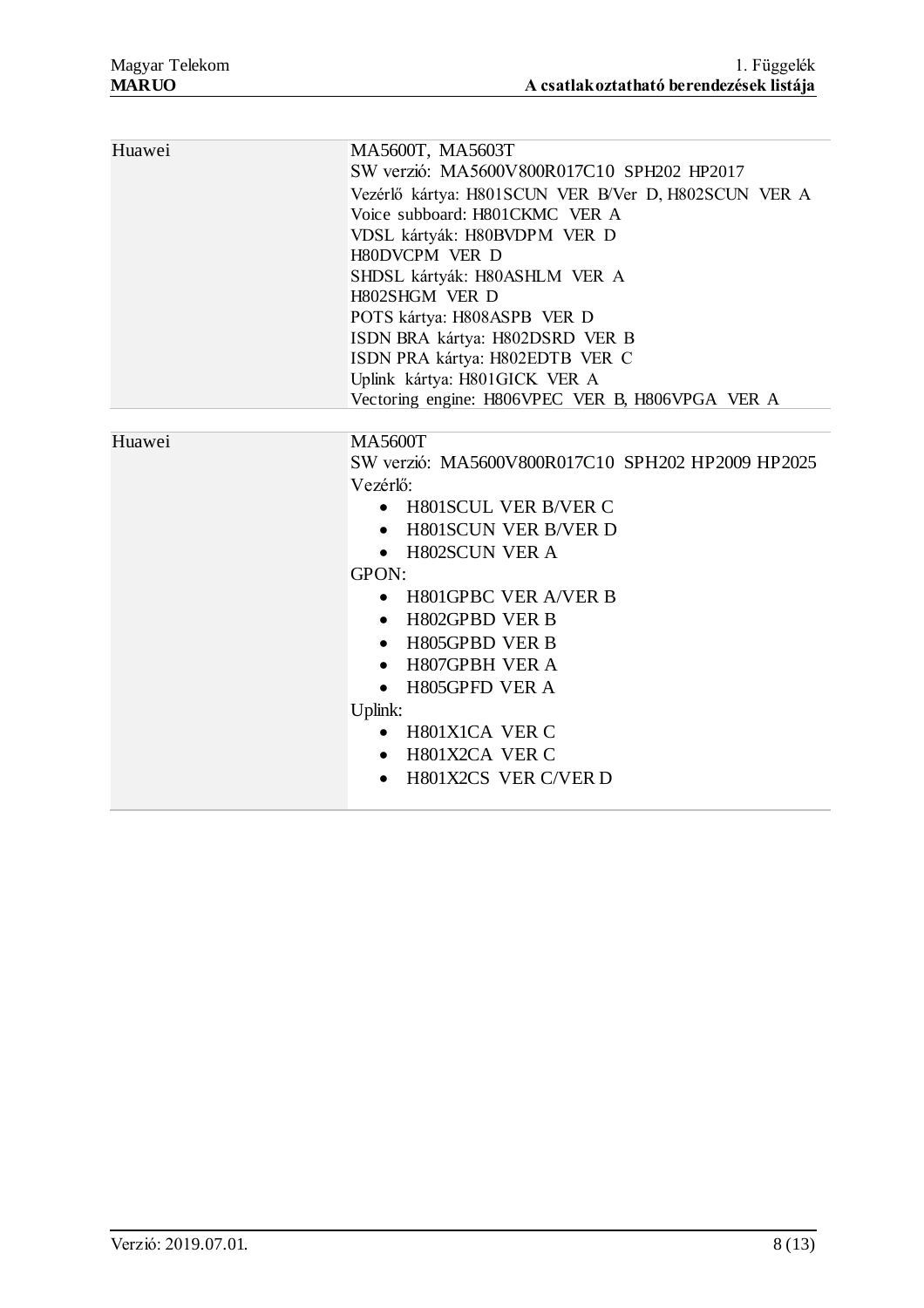# Előfizető oldali eszközök

| Gyártó                | Típus                                                               |
|-----------------------|---------------------------------------------------------------------|
| <b>DialCom</b>        | DialCom -CT -CPF 104 G POTS/ISDN feletti kombinált                  |
|                       | splitter                                                            |
| Amigo                 | Amigo IS - 0016 POTS/ISDN feletti kombinált splitter                |
| <b>TELINDUS NV/SA</b> | CROCUS SHDSL 1P TT G. 703 RP típusjelű előfizető oldali             |
|                       | berendezés (178715)                                                 |
| <b>TELINDUS NV/SA</b> | CROCUS SHDSL 2P TT G. 703 RP típusjelű előfizető oldali             |
|                       | berendezés (178713)                                                 |
| Dialcom               | Dialcom CT - CPF 104G POTS/ISDN feletti előfizető oldali            |
|                       | splitter; ETSI TS 101 952 - $1 - 4$                                 |
| <b>LEA</b>            | PCE 22BC - 20 POTS/ISDN feletti kombinált splitter                  |
| <b>YCL</b>            | CPF 1041G POTS/ISDN feletti kombinált splitter                      |
| <b>ZTE</b>            | IS0016 POTS/ISDN feletti kombinált splitter                         |
| Cisco                 | 878 típusjelű SHDSL berendezés, Bridge – ként                       |
|                       | konfigurálva, előfizető oldali (CPE) eszközként,                    |
|                       | szimmetrikus Internet hozzáférésre (1M és 2M profillal)             |
| <b>LEA</b>            | PCE 22HC - 20RM típusú POTS/ISDN feletti CPE                        |
|                       | (előfizető) oldali                                                  |
|                       | dual ADSL Splitter                                                  |
| Hatteras              | HN 408 CP - 1E - I típusjelű SHDSL (IEEE 802.3 ah)                  |
|                       | berendezés, amely előfizető oldali<br>berendezésként                |
|                       | konfigurálható (Firmware: release 12.1.5; version: 1.12.8,          |
|                       | Firmware: release 14.2.35; version: 1.14.256)                       |
| Hatteras              | HN 404 CP - 1E - I típusjelű SHDSL (IEEE 802.3 ah)                  |
|                       | berendezés, amely előfizető oldali berendezésként                   |
|                       | konfigurálható (Firmware: release 12.1.5; version: 1.12.8)          |
|                       | és a Firmware: release 14.2.35; version: 1.14.256)                  |
| Telindus              | Telindus által gyártott és forgalmazott, 1431 típusjelű             |
|                       | SHDSL Router CPE berendezés (Rendelési azonosító:<br>178722)        |
| Thomson               |                                                                     |
|                       | Speedtouch 780i WL típusjelű ADSL NT<br>(Firmware verzió: 6.2.29.2) |
| Cisco                 | Cisco 876 W típusjelű WLAN interfésszel rendelkező                  |
|                       | (802.11 b/g) ISDN felett működő ADSL végberendezés                  |
| Cisco                 | WIC - 1 típusjelű SHDSL CPE oldali kártya                           |
|                       |                                                                     |
| Hatteras              | HN 408 CP - 1E - I típusjelű SHDSL (IEEE 802.3 ah)                  |
|                       | berendezés, amely előfizető oldali berendezésként                   |
|                       | konfigurálható (Firmware: release 12.1.5; version: 1.12.8           |
|                       | és a Firmware: release 14.2.35; version: 1.14.256)                  |
| Hatteras              | HN 404 CP - 1E - I típusjelű SHDSL (IEEE 802.3 ah)                  |
|                       | berendezés, amely előfizető oldali berendezésként                   |
|                       | konfigurálható (Firmware: release 12.1.5; version: 1.12.8)          |
|                       | és a Firmware: release 14.2.35; version: 1.14.256)                  |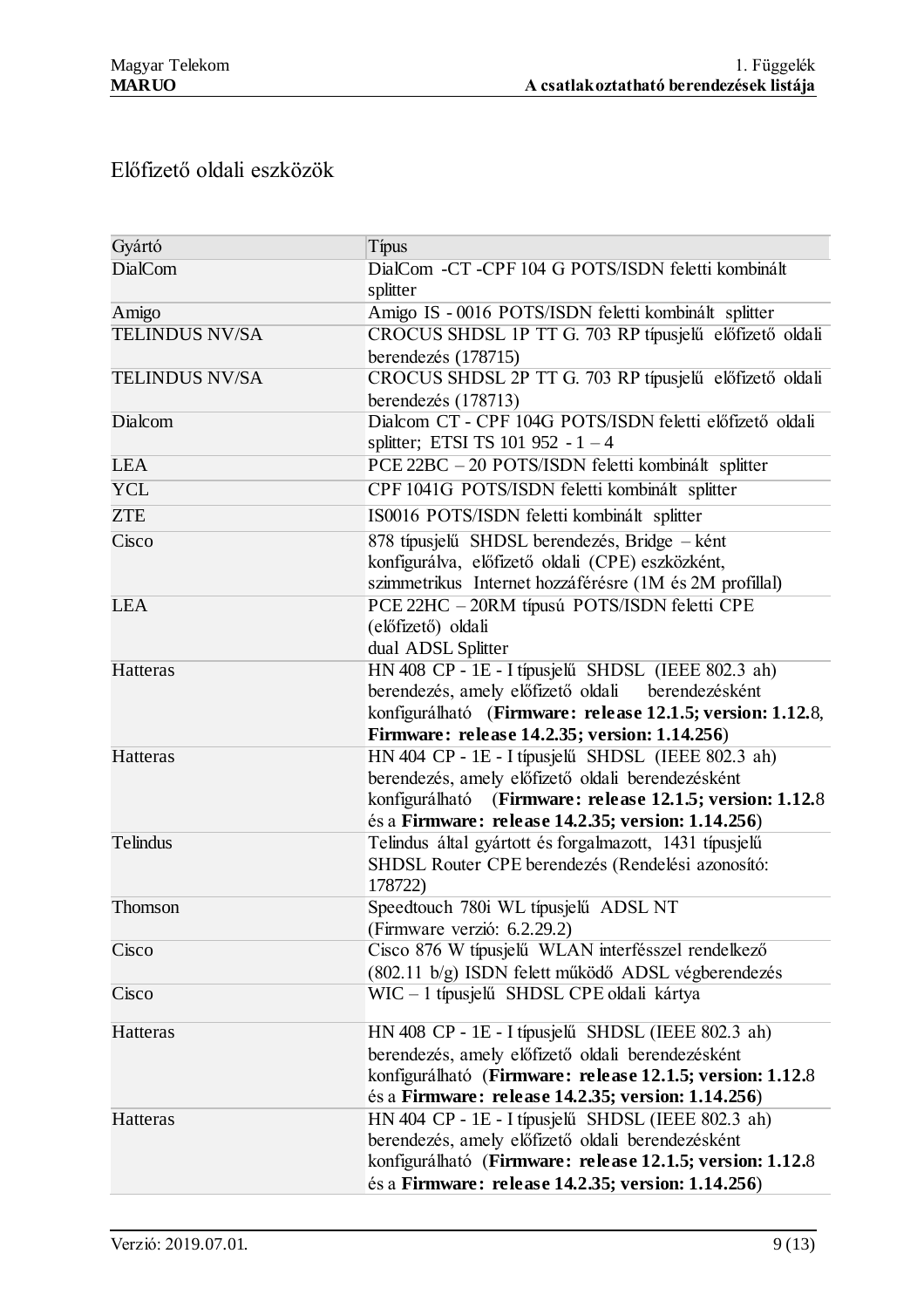| MultiTech  | MVP 210 típusjelű Dual Channel VoIP berendezés (Voice<br>GateWay)                    |
|------------|--------------------------------------------------------------------------------------|
|            | (Firmware: 6.09.0E-29-Sep-06)                                                        |
| MultiTech  | MVP 410 ST típusjelű ISDN - BRI Multi VoIP                                           |
|            | berendezés (Voice GateWay)                                                           |
|            | (Firmware: 5.09.04)                                                                  |
| MultiTech  | MVP 810 típusjelű 8 Channel Analog MultiVoIP                                         |
|            | berendezés (Voice GateWay)                                                           |
| MultiTech  | (Firmware: 6.09.0E-29-Sep-06)<br>MVP 3010 típusjelű ISDN - PRI Multi VoIP berendezés |
|            | (Voice GateWay)                                                                      |
|            | (Firmware: 4.09.07-28-Sep-06-E1)                                                     |
| Pirelli    | TI7200_GP                                                                            |
|            | (Firmware verzió: 1.48S-M)                                                           |
| <b>AVM</b> | Speedport W721V                                                                      |
|            | (Firmware verzió: 64.04.58)                                                          |
| Pirelli    | <b>CIA6822</b>                                                                       |
|            | (Firmware verzió: 1.38S-M)                                                           |
| Pirelli    | DRGA225G                                                                             |
|            | (Firmware verzió: 1.38S-M)                                                           |
| <b>ZTE</b> | ZXDSL931                                                                             |
|            | (Firmware verzió: ZXDSL 931VIIV2.5.0j.Z31.HU)                                        |
| <b>ZTE</b> | <b>ZXV10 H201L</b>                                                                   |
|            | (Firmware verzió: V1.0.01.TcomT23)                                                   |
| <b>ZTE</b> | <b>ZXDSL 931 V2</b>                                                                  |
|            | (Firmware verzió: V2.0.00.HU.T17)                                                    |
| Sercomm    | Speedport W724V                                                                      |
|            | (Firmware verzió: 09021602.00.054)                                                   |
| <b>ZTE</b> | ZXHN H368N (bonding CPE)                                                             |
|            | (Firmware verzió: V1.00.01T11)                                                       |
| <b>ZTE</b> | Speedport Entry 2i H268N                                                             |
|            | (Firmware verzió: V1.0.0_HU_T3P2)                                                    |
| Huawei     | HA35-11                                                                              |
|            | (Firmware verzió: V100R017C10SPC015 vagy<br>V100R017C10SPC018)                       |
| Huawei     | <b>HG850 ONT</b>                                                                     |
|            | (Firmware verzió: V1R1C01SPC060)                                                     |
| Huawei     | HG850A ONT                                                                           |
|            | (Firmware verzió: V1R1C07SPC018                                                      |
| Huawei     | <b>HG8245 ONT</b>                                                                    |
|            | (Firmware verzió: V1R006C00S202)                                                     |
| Huawei     | HG8245H ONT                                                                          |
|            | (Firmware verzió: V3R015C10S155, V3R017C10S150)                                      |
| Sagemon    | F@ST 5655V2 AC                                                                       |
|            | (Firmware verzió: SG3G10000318, SG3G10000392)                                        |
| D-Link     | <b>DCM-301</b>                                                                       |
|            | (Firmware verzió: DCM-301EU-BFC555-111223-F)                                         |
| Thomson    | <b>TCM-470</b>                                                                       |
|            | (Firmware verzió: TCM47X-AD.02.54-150408-F)                                          |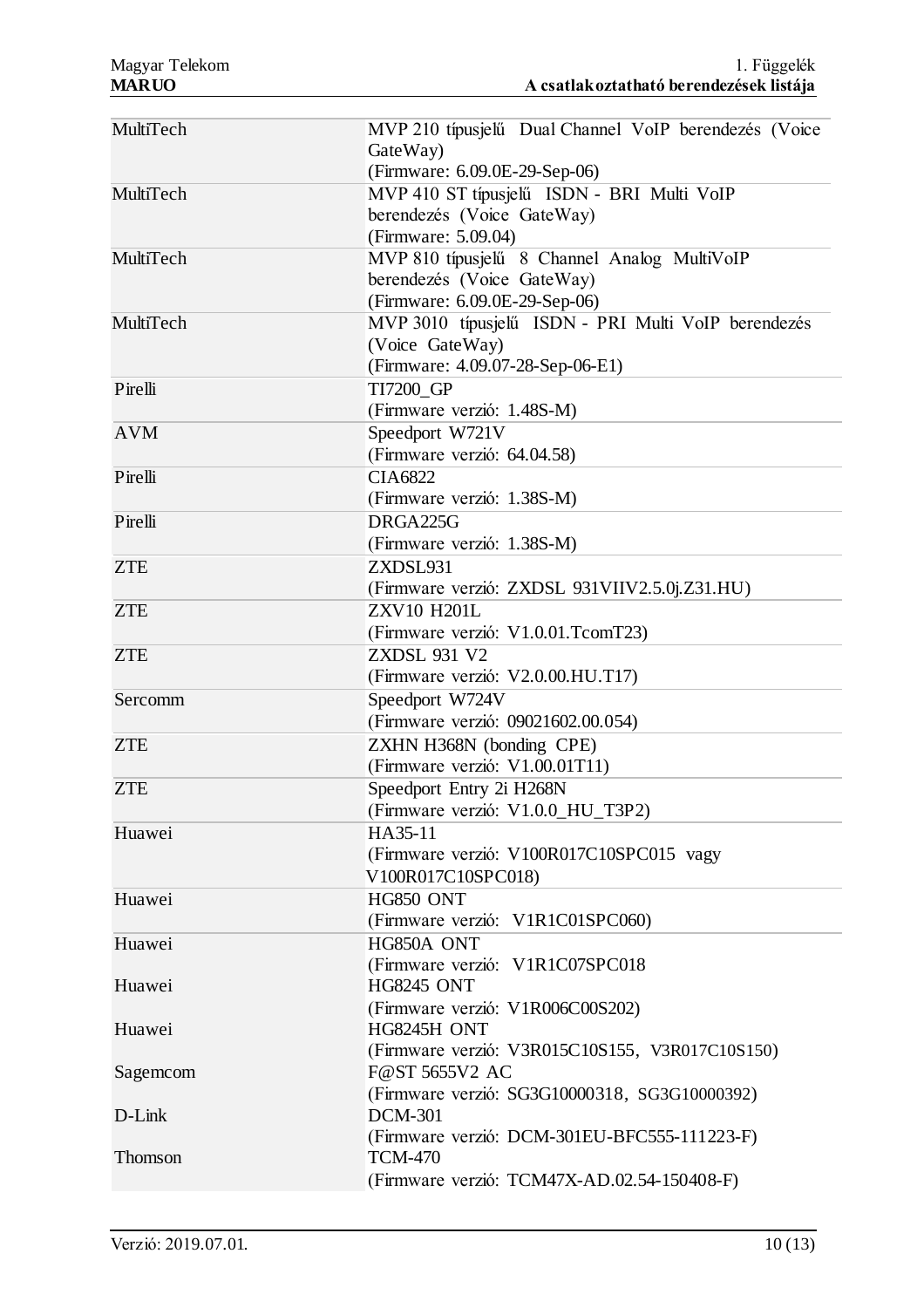| <b>THG-570</b>                                         |
|--------------------------------------------------------|
| (Firmware verzió: THG57X-A9.01.61-121109-F-1FF)        |
| <b>EPC3010</b>                                         |
| (Firmware verzió: e3000-v302r125573-130625c-CVC060414) |
| EPC3212                                                |
| (Firmware verzió: epc3212-E10-12-v302r12901-100316c-   |
| <b>MYR-CVC060414)</b>                                  |
| <b>EPC3825</b>                                         |
| (Firmware verzió: epc3825-v302r125574-141208c-         |
| CVC060424)                                             |
| <b>EPC3925</b>                                         |
| (Firmware verzió: epc3925-E15-12-v302r125574-141208c-  |
| 12gre-CVC060424)                                       |
| TC7200.20                                              |
| (Firmware verzió: TC7200.20-DC3615-eCos_linux-E)       |
| DCM-704B3                                              |
| (Firmware verzió: signed_20121012_T-                   |
| Com_NCS_v1.1.0.18_20151001_3in1)                       |
| <b>DCM-704B4</b>                                       |
| (Firmware verzió: signed_20121012_T-                   |
| Com_NCS_v1.1.0.18_20151001_3in1)                       |
| F@ST3686v1                                             |
| (Firmware verzió: FAST3686_MAGYAR_3.91.0-              |
| 20171215_monolithic, FAST3686_3.97.0-20180314)         |
| F@ST3686v2                                             |
| (Firmware verzió: FAST3686_MAGYAR_3.91.0-              |
| 20171215_monolithic, FAST3686_3.97.0-20180314)         |
|                                                        |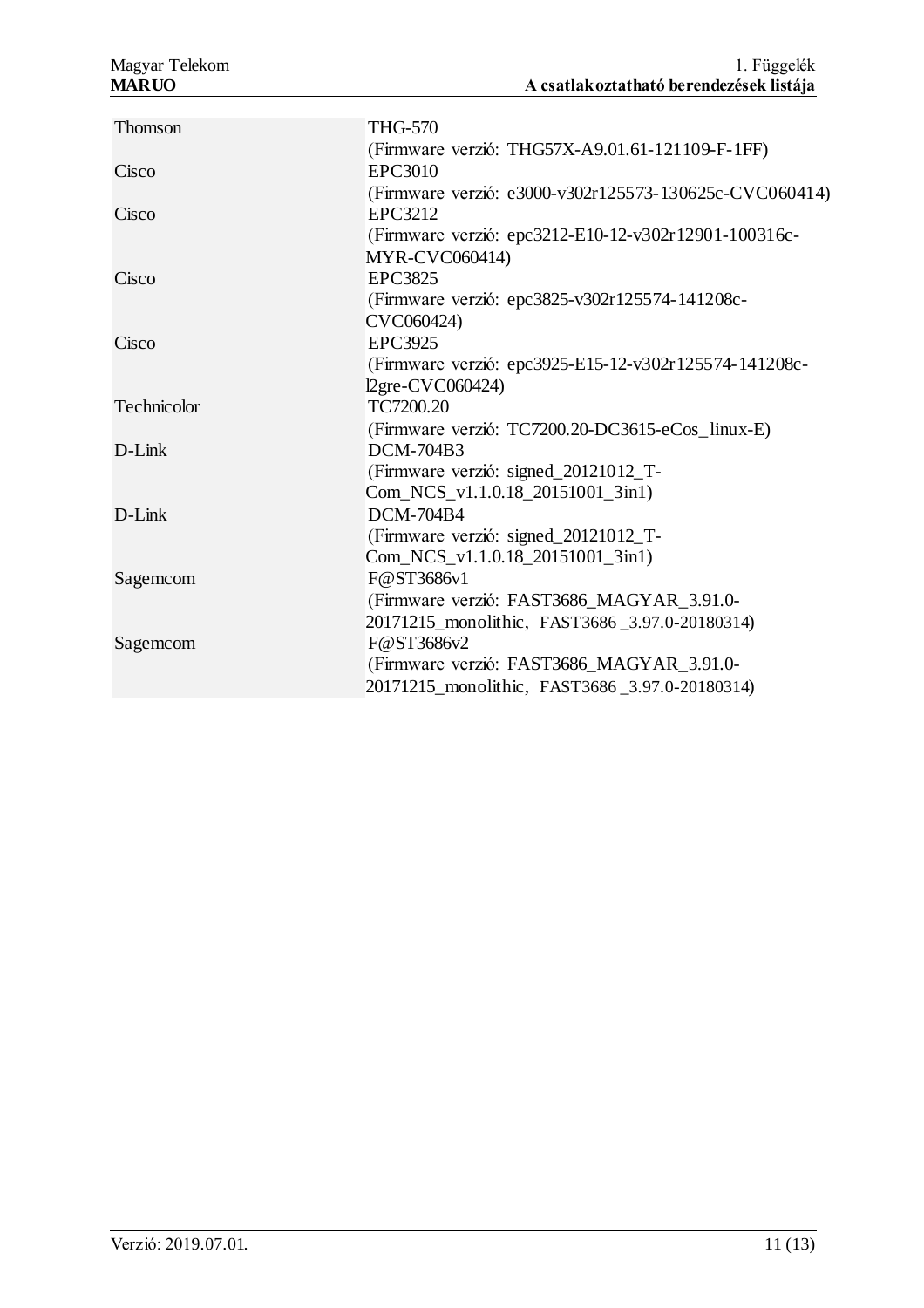Országos és Közeli Bitfolyam Hozzáférés Szolgáltatásoknál alkalmazható Előfizető oldali végberendezések.

Javasolt a legfrissebb FW verzióra való upgrade, amelyet a Magyar Telekom automatikusan megtesz a saját menedzselésű eszközein.

Réz-xDSL és FTTx-xDSL hozzáférési hálózaton alkalmazható végberendezések (HGW)

| Gyártó     | Típus és Firmware verzió                                      | Megjegyzés             |
|------------|---------------------------------------------------------------|------------------------|
| <b>ZTE</b> | Speedport Entry 2i H268N<br>(Firmware verzió: V1.0.0_HU_T3P2) |                        |
| <b>ZTE</b> | ZXHN H368N (bonding CPE)<br>(Firmware verzió: V1.00.01T11)    |                        |
| Sercomm    | Speedport Plus<br>(Firmware verzió: 09022001.00.622)          | Bevezetve: 2019. május |

| Gyártó   | Típus és Firmware verzió       | Megjegyzés                                    |
|----------|--------------------------------|-----------------------------------------------|
| Huawei   | HG8245H ONT                    |                                               |
|          | Firmware verzió: V3R015C10S155 | Korábbi verzió, upgrade javasolt.             |
|          | HG8245H ONT                    |                                               |
|          | Firmware verzió: V3R017C10S150 | Legfrissebb verzió. Bevezetve: 2019. március. |
| Sagemcom | F@ST 5655V2 AC                 |                                               |
|          | Firmware verzió: SG3G10000318  | Korábbi verzió, upgrade javasolt.             |
|          | F@ST 5655V2 AC                 |                                               |
|          | Firmware verzió: SG3G10000392  | Legfrissebb verzió. Bevezetve: 2019. március. |
|          | F@ST 5655V2 AC                 |                                               |
|          | Firmware verzió: SG3X10000001  | Vodafone verzió. Bevezetve: 2019. június.     |

GPON hozzáférési hálózaton alkalmazható végberendezések (GPON ONT)

Koaxiális hozzáférési hálózaton alkalmazható végberendezések (kábelmodem)

| Gyártó   | Típus és Firmware verzió         | Megjegyzés                                |
|----------|----------------------------------|-------------------------------------------|
| Kaon     | Kaon CG3000                      | DOCSIS 3.1 verzió. Bevezetye: 2019.       |
|          | Firmware verzió:                 | július.                                   |
|          | FAST3686_VODAHU_3.128.0-20190520 |                                           |
| Sagemcom | F@ST3890v3                       | DOCSIS 3.1 verzió. Bevezetve: 2019.       |
|          | Firmware verzió:                 | július.                                   |
|          | FAST3890V3 MAGYAR sw05.76.6.3o   |                                           |
|          | F@ST3686v2                       |                                           |
|          | Firmware verzió:                 | Vodafone verzió. Bevezetve: 2019. június. |
|          | FAST3686_VODAHU_3.128.0-20190520 |                                           |
|          | F@ST3686v1                       |                                           |
|          | Firmware verzió:                 | Legfrissebb verzió. Bevezetve: 2019.      |
|          | FAST3686_3.97.0-20180314         | március.                                  |
|          | F@ST3686v1                       |                                           |
|          | Firmware verzió:                 | Korábbi verzió, upgrade javasolt.         |
|          | FAST3686 3.91.0-20171215         |                                           |